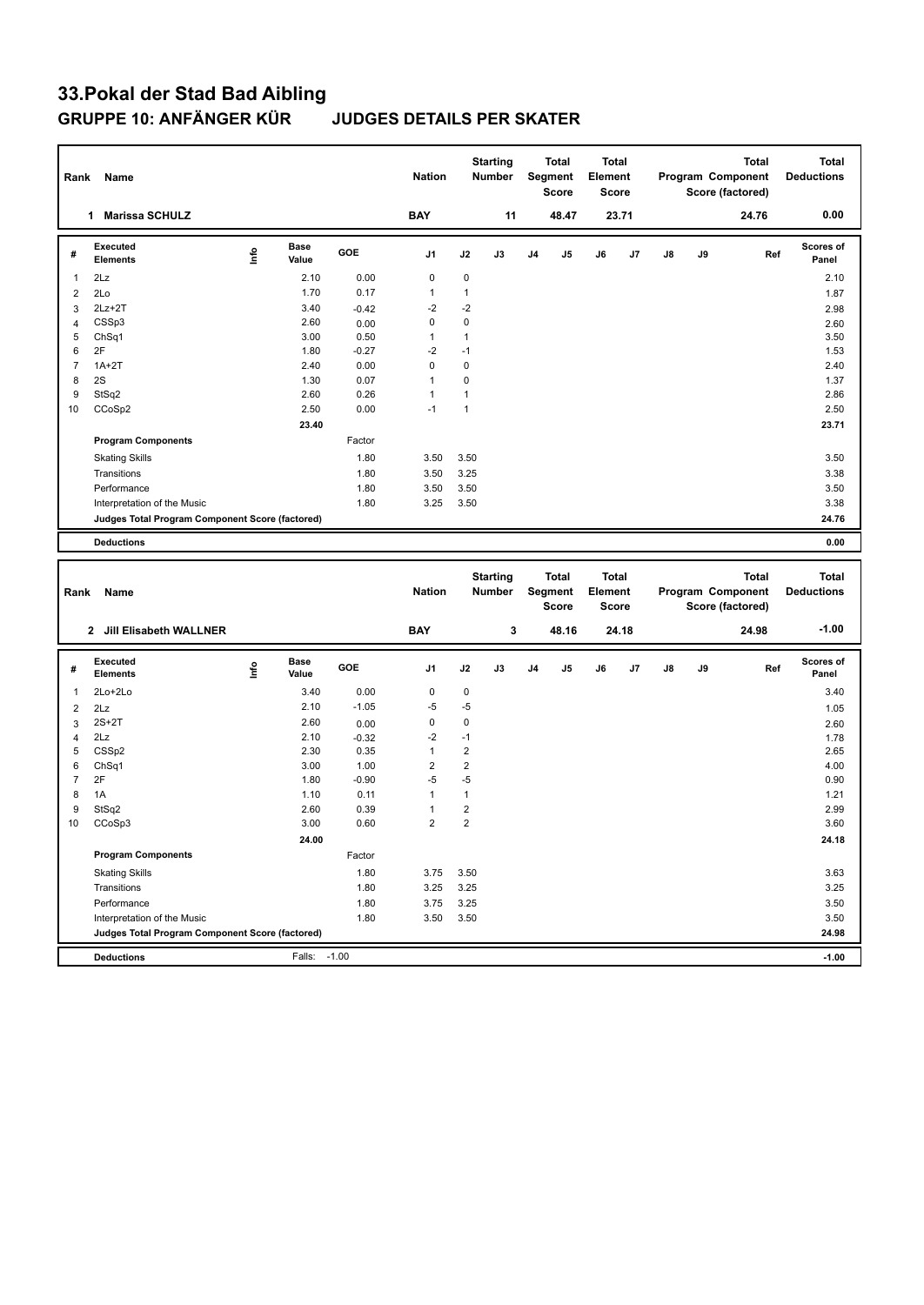| Rank           | Name                                            |      |                      |         | <b>Nation</b> |                | <b>Starting</b><br>Number        |    | Total<br>Segment<br><b>Score</b>               | <b>Total</b><br>Element | <b>Score</b> |    |    | <b>Total</b><br>Program Component<br>Score (factored) |     | Total<br><b>Deductions</b>        |
|----------------|-------------------------------------------------|------|----------------------|---------|---------------|----------------|----------------------------------|----|------------------------------------------------|-------------------------|--------------|----|----|-------------------------------------------------------|-----|-----------------------------------|
|                | 3 Helena HENNING                                |      |                      |         | <b>BAY</b>    |                | 1                                |    | 43.23                                          |                         | 20.71        |    |    | 22.52                                                 |     | 0.00                              |
| #              | <b>Executed</b><br><b>Elements</b>              | lnfo | <b>Base</b><br>Value | GOE     | J1            | J2             | J3                               | J4 | J5                                             | J6                      | J7           | J8 | J9 |                                                       | Ref | Scores of<br>Panel                |
| 1              | $1A+2T$                                         |      | 2.40                 | 0.00    | 0             | $\mathbf 0$    |                                  |    |                                                |                         |              |    |    |                                                       |     | 2.40                              |
| 2              | Ch <sub>Sq1</sub>                               |      | 3.00                 | 0.25    | 1             | $\mathbf 0$    |                                  |    |                                                |                         |              |    |    |                                                       |     | 3.25                              |
| 3              | 2S                                              |      | 1.30                 | 0.00    | 0             | $\mathbf 0$    |                                  |    |                                                |                         |              |    |    |                                                       |     | 1.30                              |
| 4              | 2Lo                                             |      | 1.70                 | 0.09    | 1             | $\mathbf 0$    |                                  |    |                                                |                         |              |    |    |                                                       |     | 1.79                              |
| 5              | CSS <sub>p2</sub>                               |      | 2.30                 | 0.35    | 1             | $\overline{2}$ |                                  |    |                                                |                         |              |    |    |                                                       |     | 2.65                              |
| 6              | StSq1                                           |      | 1.80                 | 0.18    | 1             | $\mathbf{1}$   |                                  |    |                                                |                         |              |    |    |                                                       |     | 1.98                              |
| $\overline{7}$ | 2Lo                                             |      | 1.70                 | 0.09    | 1             | $\mathbf 0$    |                                  |    |                                                |                         |              |    |    |                                                       |     | 1.79                              |
| 8              | $2T+1T$                                         |      | 1.70                 | 0.00    | $\pmb{0}$     | $\mathbf 0$    |                                  |    |                                                |                         |              |    |    |                                                       |     | 1.70                              |
| 9              | 1A                                              |      | 1.10                 | 0.00    | 0             | $\mathbf 0$    |                                  |    |                                                |                         |              |    |    |                                                       |     | 1.10                              |
| 10             | CCoSp2                                          |      | 2.50                 | 0.25    | $\mathbf{1}$  | $\mathbf{1}$   |                                  |    |                                                |                         |              |    |    |                                                       |     | 2.75                              |
|                |                                                 |      | 19.50                |         |               |                |                                  |    |                                                |                         |              |    |    |                                                       |     | 20.71                             |
|                | <b>Program Components</b>                       |      |                      | Factor  |               |                |                                  |    |                                                |                         |              |    |    |                                                       |     |                                   |
|                | <b>Skating Skills</b>                           |      |                      | 1.80    | 3.25          | 3.00           |                                  |    |                                                |                         |              |    |    |                                                       |     | 3.13                              |
|                | Transitions                                     |      |                      | 1.80    | 3.00          | 2.75           |                                  |    |                                                |                         |              |    |    |                                                       |     | 2.88                              |
|                | Performance                                     |      |                      | 1.80    | 3.50          | 3.25           |                                  |    |                                                |                         |              |    |    |                                                       |     | 3.38                              |
|                | Interpretation of the Music                     |      |                      | 1.80    | 3.25          | 3.00           |                                  |    |                                                |                         |              |    |    |                                                       |     | 3.13                              |
|                | Judges Total Program Component Score (factored) |      |                      |         |               |                |                                  |    |                                                |                         |              |    |    |                                                       |     | 22.52                             |
|                | <b>Deductions</b>                               |      |                      |         |               |                |                                  |    |                                                |                         |              |    |    |                                                       |     | 0.00                              |
|                |                                                 |      |                      |         |               |                |                                  |    |                                                |                         |              |    |    |                                                       |     |                                   |
|                |                                                 |      |                      |         |               |                |                                  |    |                                                |                         |              |    |    |                                                       |     |                                   |
| Rank           | Name                                            |      |                      |         | <b>Nation</b> |                | <b>Starting</b><br><b>Number</b> |    | <b>Total</b><br><b>Segment</b><br><b>Score</b> | <b>Total</b><br>Element | <b>Score</b> |    |    | <b>Total</b><br>Program Component<br>Score (factored) |     | <b>Total</b><br><b>Deductions</b> |
|                | 4 Linda VRACOSKA                                |      |                      |         | <b>BAY</b>    |                | 9                                |    | 41.46                                          |                         | 20.31        |    |    | 21.15                                                 |     | 0.00                              |
| #              | <b>Executed</b><br><b>Elements</b>              | lnfo | Base<br>Value        | GOE     | J1            | J2             | J3                               | J4 | J5                                             | J6                      | J7           | J8 | J9 |                                                       | Ref | Scores of<br>Panel                |
| $\mathbf{1}$   | 2Lo                                             |      | 1.70                 | 0.00    | 0             | $\pmb{0}$      |                                  |    |                                                |                         |              |    |    |                                                       |     | 1.70                              |
| $\overline{2}$ | 2Lo                                             |      | 1.70                 | $-0.09$ | $-1$          | $\mathbf 0$    |                                  |    |                                                |                         |              |    |    |                                                       |     | 1.61                              |
| 3              | CSSp1                                           |      | 1.90                 | 0.10    | $\mathbf{1}$  | $\mathbf 0$    |                                  |    |                                                |                         |              |    |    |                                                       |     |                                   |
| $\overline{4}$ | 1A+1A+SEQ                                       |      | 1.76                 | 0.00    | 0             | $\mathbf 0$    |                                  |    |                                                |                         |              |    |    |                                                       |     | 2.00<br>1.76                      |
| 5              | ChSq1                                           |      | 3.00                 | 0.25    | $\mathbf{1}$  | $\pmb{0}$      |                                  |    |                                                |                         |              |    |    |                                                       |     | 3.25                              |
| 6              | 2Lz<                                            |      | 1.68                 | $-0.59$ | $-4$          | $-3$           |                                  |    |                                                |                         |              |    |    |                                                       |     | 1.09                              |
| $\overline{7}$ | StSq2                                           |      | 2.60                 | 0.00    | 0             | $\mathbf 0$    |                                  |    |                                                |                         |              |    |    |                                                       |     | 2.60                              |
| 8              | $2S+1T$                                         |      | 1.70                 | 0.00    | 0             | $\mathbf 0$    |                                  |    |                                                |                         |              |    |    |                                                       |     | 1.70                              |
| 9              | 2S                                              |      | 1.30                 | 0.00    | $\pmb{0}$     | $\mathbf 0$    |                                  |    |                                                |                         |              |    |    |                                                       |     | 1.30                              |
| 10             | CCoSp3                                          |      | 3.00                 | 0.30    | 1             | $\mathbf{1}$   |                                  |    |                                                |                         |              |    |    |                                                       |     | 3.30                              |
|                |                                                 |      | 20.34                |         |               |                |                                  |    |                                                |                         |              |    |    |                                                       |     | 20.31                             |
|                | <b>Program Components</b>                       |      |                      | Factor  |               |                |                                  |    |                                                |                         |              |    |    |                                                       |     |                                   |
|                | <b>Skating Skills</b>                           |      |                      | 1.80    | 3.00          | 3.00           |                                  |    |                                                |                         |              |    |    |                                                       |     | 3.00                              |
|                | Transitions                                     |      |                      | 1.80    | 2.75          | 2.75           |                                  |    |                                                |                         |              |    |    |                                                       |     | 2.75                              |
|                | Performance                                     |      |                      | 1.80    | 3.00          | 3.00           |                                  |    |                                                |                         |              |    |    |                                                       |     | 3.00                              |
|                | Interpretation of the Music                     |      |                      | 1.80    | 3.00          | 3.00           |                                  |    |                                                |                         |              |    |    |                                                       |     | 3.00                              |
|                | Judges Total Program Component Score (factored) |      |                      |         |               |                |                                  |    |                                                |                         |              |    |    |                                                       |     | 21.15                             |

< Under-rotated jump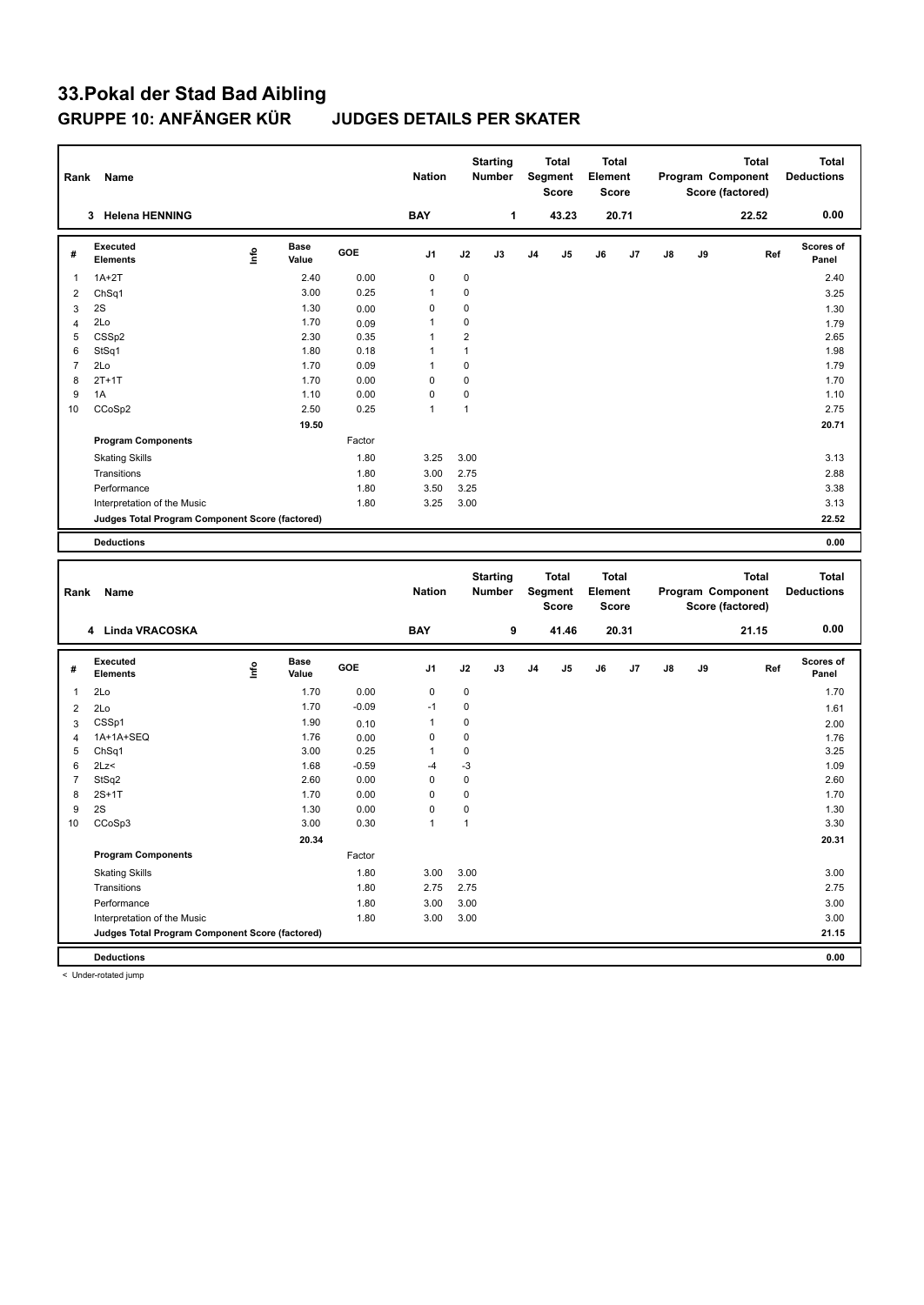| Rank           | <b>Name</b>                                     |                                  |                      |         | <b>Nation</b>  |             | <b>Starting</b><br><b>Number</b> |                | <b>Total</b><br>Segment<br><b>Score</b> | <b>Total</b><br>Element<br><b>Score</b> |       |               |    | <b>Total</b><br>Program Component<br>Score (factored) | Total<br><b>Deductions</b> |
|----------------|-------------------------------------------------|----------------------------------|----------------------|---------|----------------|-------------|----------------------------------|----------------|-----------------------------------------|-----------------------------------------|-------|---------------|----|-------------------------------------------------------|----------------------------|
|                | Jacqueline SCHNEIDER<br>5                       |                                  |                      |         | <b>BAY</b>     |             | 4                                |                | 38.59                                   |                                         | 16.98 |               |    | 21.61                                                 | 0.00                       |
| #              | Executed<br><b>Elements</b>                     | $\mathop{\mathsf{Int}}\nolimits$ | <b>Base</b><br>Value | GOE     | J <sub>1</sub> | J2          | J3                               | J <sub>4</sub> | J5                                      | J6                                      | J7    | $\mathsf{J}8$ | J9 | Ref                                                   | Scores of<br>Panel         |
| $\overline{1}$ | $1A+2T<<$                                       |                                  | 1.50                 | $-0.44$ | $-4$           | $-4$        |                                  |                |                                         |                                         |       |               |    |                                                       | 1.06                       |
| 2              | 2S<                                             |                                  | 1.04                 | $-0.52$ | $-5$           | $-5$        |                                  |                |                                         |                                         |       |               |    |                                                       | 0.52                       |
| 3              | ChSq1                                           |                                  | 3.00                 | 0.25    | $\mathbf{1}$   | 0           |                                  |                |                                         |                                         |       |               |    |                                                       | 3.25                       |
| $\overline{4}$ | 2Lo                                             |                                  | 1.70                 | 0.09    | 1              | 0           |                                  |                |                                         |                                         |       |               |    |                                                       | 1.79                       |
| 5              | 2S                                              |                                  | 1.30                 | 0.07    | 1              | 0           |                                  |                |                                         |                                         |       |               |    |                                                       | 1.37                       |
| 6              | $1A+2T2$                                        |                                  | 2.14                 | $-0.44$ | $-4$           | $-4$        |                                  |                |                                         |                                         |       |               |    |                                                       | 1.70                       |
| $\overline{7}$ | 2Lz<                                            |                                  | 1.68                 | $-0.50$ | $-3$           | $-3$        |                                  |                |                                         |                                         |       |               |    |                                                       | 1.18                       |
| 8              | CCoSp2                                          |                                  | 2.50                 | 0.13    | 1              | 0           |                                  |                |                                         |                                         |       |               |    |                                                       | 2.63                       |
| 9              | StSq1                                           |                                  | 1.80                 | 0.00    | 0              | 0           |                                  |                |                                         |                                         |       |               |    |                                                       | 1.80                       |
| 10             | SSp2                                            |                                  | 1.60                 | 0.08    | $\mathbf{1}$   | $\mathbf 0$ |                                  |                |                                         |                                         |       |               |    |                                                       | 1.68                       |
|                |                                                 |                                  | 18.26                |         |                |             |                                  |                |                                         |                                         |       |               |    |                                                       | 16.98                      |
|                | <b>Program Components</b>                       |                                  |                      | Factor  |                |             |                                  |                |                                         |                                         |       |               |    |                                                       |                            |
|                | <b>Skating Skills</b>                           |                                  |                      | 1.80    | 3.25           | 3.00        |                                  |                |                                         |                                         |       |               |    |                                                       | 3.13                       |
|                | Transitions                                     |                                  |                      | 1.80    | 2.75           | 2.75        |                                  |                |                                         |                                         |       |               |    |                                                       | 2.75                       |
|                | Performance                                     |                                  |                      | 1.80    | 3.00           | 3.00        |                                  |                |                                         |                                         |       |               |    |                                                       | 3.00                       |
|                | Interpretation of the Music                     |                                  |                      | 1.80    | 3.25           | 3.00        |                                  |                |                                         |                                         |       |               |    |                                                       | 3.13                       |
|                | Judges Total Program Component Score (factored) |                                  |                      |         |                |             |                                  |                |                                         |                                         |       |               |    |                                                       | 21.61                      |
|                | <b>Deductions</b>                               |                                  |                      |         |                |             |                                  |                |                                         |                                         |       |               |    |                                                       | 0.00                       |

< Under-rotated jump << Downgraded jump

| Rank           | Name                                            |    |               |         | <b>Nation</b>  |             | <b>Starting</b><br><b>Number</b> |                | <b>Total</b><br>Segment<br><b>Score</b> | <b>Total</b><br>Element<br><b>Score</b> |                |    |    | <b>Total</b><br>Program Component<br>Score (factored) | <b>Total</b><br><b>Deductions</b> |
|----------------|-------------------------------------------------|----|---------------|---------|----------------|-------------|----------------------------------|----------------|-----------------------------------------|-----------------------------------------|----------------|----|----|-------------------------------------------------------|-----------------------------------|
|                | 6 Rebecca RUSU                                  |    |               |         | <b>BAY</b>     |             | $\overline{7}$                   |                | 37.62                                   |                                         | 19.88          |    |    | 18.24                                                 | $-0.50$                           |
| #              | Executed<br><b>Elements</b>                     | ١m | Base<br>Value | GOE     | J <sub>1</sub> | J2          | J3                               | J <sub>4</sub> | J <sub>5</sub>                          | J6                                      | J <sub>7</sub> | J8 | J9 | Ref                                                   | Scores of<br>Panel                |
| 1              | 1A                                              |    | 1.10          | 0.00    | $\pmb{0}$      | $\mathbf 0$ |                                  |                |                                         |                                         |                |    |    |                                                       | 1.10                              |
| 2              | 2Lo                                             |    | 1.70          | $-0.85$ | $-5$           | $-5$        |                                  |                |                                         |                                         |                |    |    |                                                       | 0.85                              |
| 3              | $2S+2T$                                         |    | 2.60          | 0.00    | 0              | 0           |                                  |                |                                         |                                         |                |    |    |                                                       | 2.60                              |
| 4              | ChSq1                                           |    | 3.00          | 0.00    | 0              | $\mathbf 0$ |                                  |                |                                         |                                         |                |    |    |                                                       | 3.00                              |
| 5              | $2S+1T$                                         |    | 1.70          | 0.07    | 0              | 1           |                                  |                |                                         |                                         |                |    |    |                                                       | 1.77                              |
| 6              | CCoSp2                                          |    | 2.50          | 0.13    | 1              | 0           |                                  |                |                                         |                                         |                |    |    |                                                       | 2.63                              |
| $\overline{7}$ | StSq2                                           |    | 2.60          | 0.00    | 0              | $\mathbf 0$ |                                  |                |                                         |                                         |                |    |    |                                                       | 2.60                              |
| 8              | 2Lo                                             |    | 1.70          | 0.17    | 1              |             |                                  |                |                                         |                                         |                |    |    |                                                       | 1.87                              |
| 9              | 1A                                              |    | 1.10          | 0.06    | 0              | 1           |                                  |                |                                         |                                         |                |    |    |                                                       | 1.16                              |
| 10             | CSSp2                                           |    | 2.30          | 0.00    | $\mathbf 0$    | $\mathbf 0$ |                                  |                |                                         |                                         |                |    |    |                                                       | 2.30                              |
|                |                                                 |    | 20.30         |         |                |             |                                  |                |                                         |                                         |                |    |    |                                                       | 19.88                             |
|                | <b>Program Components</b>                       |    |               | Factor  |                |             |                                  |                |                                         |                                         |                |    |    |                                                       |                                   |
|                | <b>Skating Skills</b>                           |    |               | 1.80    | 2.75           | 2.75        |                                  |                |                                         |                                         |                |    |    |                                                       | 2.75                              |
|                | Transitions                                     |    |               | 1.80    | 2.25           | 2.50        |                                  |                |                                         |                                         |                |    |    |                                                       | 2.38                              |
|                | Performance                                     |    |               | 1.80    | 2.50           | 2.75        |                                  |                |                                         |                                         |                |    |    |                                                       | 2.63                              |
|                | Interpretation of the Music                     |    |               | 1.80    | 2.25           | 2.50        |                                  |                |                                         |                                         |                |    |    |                                                       | 2.38                              |
|                | Judges Total Program Component Score (factored) |    |               |         |                |             |                                  |                |                                         |                                         |                |    |    |                                                       | 18.24                             |
|                | <b>Deductions</b>                               |    | Falls:        | $-0.50$ |                |             |                                  |                |                                         |                                         |                |    |    |                                                       | $-0.50$                           |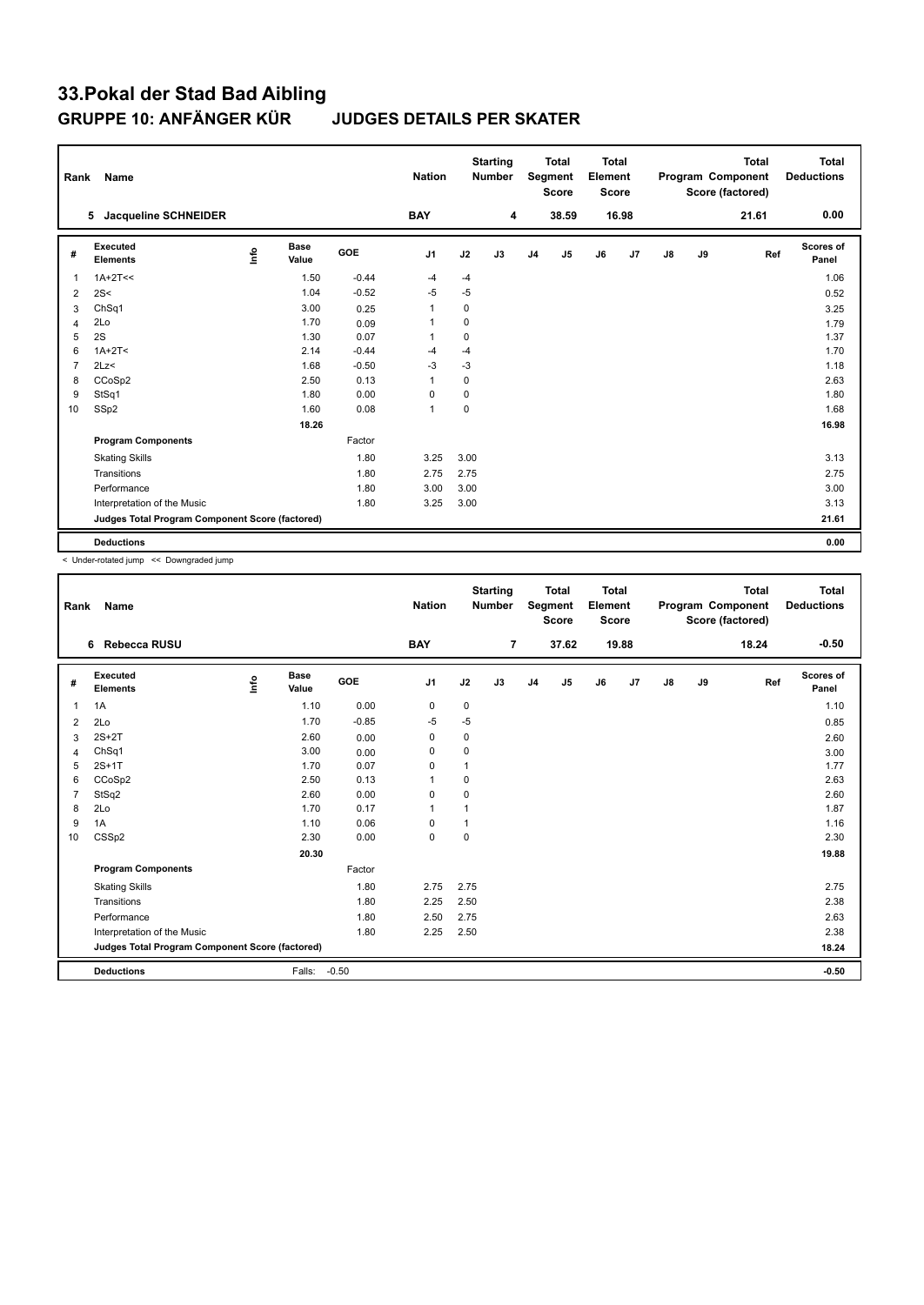| Rank           | Name                                            |      |                      |         | <b>Nation</b>  |             | <b>Starting</b><br><b>Number</b> |                | <b>Total</b><br>Segment<br><b>Score</b> | <b>Total</b><br>Element<br><b>Score</b> |       |               |    | <b>Total</b><br>Program Component<br>Score (factored) | <b>Total</b><br><b>Deductions</b> |
|----------------|-------------------------------------------------|------|----------------------|---------|----------------|-------------|----------------------------------|----------------|-----------------------------------------|-----------------------------------------|-------|---------------|----|-------------------------------------------------------|-----------------------------------|
|                | 7 Julia JAKOB                                   |      |                      |         | <b>BAY</b>     |             | 10                               |                | 35.29                                   |                                         | 16.88 |               |    | 18.91                                                 | $-0.50$                           |
| #              | <b>Executed</b><br><b>Elements</b>              | lnfo | <b>Base</b><br>Value | GOE     | J <sub>1</sub> | J2          | J3                               | J <sub>4</sub> | $\mathsf{J}5$                           | J6                                      | J7    | $\mathsf{J}8$ | J9 | Ref                                                   | Scores of<br>Panel                |
| $\overline{1}$ | $1A+2T2$                                        |      | 2.14                 | $-0.33$ | $-3$           | $-3$        |                                  |                |                                         |                                         |       |               |    |                                                       | 1.81                              |
| 2              | 2S                                              |      | 1.30                 | $-0.13$ | $-1$           | $-1$        |                                  |                |                                         |                                         |       |               |    |                                                       | 1.17                              |
| 3              | 2Lo<<                                           |      | 0.50                 | $-0.20$ | $-4$           | $-4$        |                                  |                |                                         |                                         |       |               |    |                                                       | 0.30                              |
| 4              | CCoSp2                                          |      | 2.50                 | 0.25    | 1              | $\mathbf 1$ |                                  |                |                                         |                                         |       |               |    |                                                       | 2.75                              |
| 5              | 2S                                              |      | 1.30                 | 0.00    | 0              | 0           |                                  |                |                                         |                                         |       |               |    |                                                       | 1.30                              |
| 6              | SSp1                                            |      | 1.30                 | 0.13    | 1              |             |                                  |                |                                         |                                         |       |               |    |                                                       | 1.43                              |
| $\overline{7}$ | ChSq1                                           |      | 3.00                 | 1.00    | $\overline{2}$ | 2           |                                  |                |                                         |                                         |       |               |    |                                                       | 4.00                              |
| 8              | $1A+1Lo$                                        |      | 1.60                 | 0.00    | $\Omega$       | $\mathbf 0$ |                                  |                |                                         |                                         |       |               |    |                                                       | 1.60                              |
| 9              | 2F<                                             |      | 1.44                 | $-0.72$ | $-5$           | $-5$        |                                  |                |                                         |                                         |       |               |    |                                                       | 0.72                              |
| 10             | StSq1                                           |      | 1.80                 | 0.00    | $\mathbf 0$    | $\mathbf 0$ |                                  |                |                                         |                                         |       |               |    |                                                       | 1.80                              |
|                |                                                 |      | 16.88                |         |                |             |                                  |                |                                         |                                         |       |               |    |                                                       | 16.88                             |
|                | <b>Program Components</b>                       |      |                      | Factor  |                |             |                                  |                |                                         |                                         |       |               |    |                                                       |                                   |
|                | <b>Skating Skills</b>                           |      |                      | 1.80    | 2.75           | 2.75        |                                  |                |                                         |                                         |       |               |    |                                                       | 2.75                              |
|                | Transitions                                     |      |                      | 1.80    | 2.75           | 2.50        |                                  |                |                                         |                                         |       |               |    |                                                       | 2.63                              |
|                | Performance                                     |      |                      | 1.80    | 2.50           | 2.50        |                                  |                |                                         |                                         |       |               |    |                                                       | 2.50                              |
|                | Interpretation of the Music                     |      |                      | 1.80    | 2.75           | 2.50        |                                  |                |                                         |                                         |       |               |    |                                                       | 2.63                              |
|                | Judges Total Program Component Score (factored) |      |                      |         |                |             |                                  |                |                                         |                                         |       |               |    |                                                       | 18.91                             |
|                | <b>Deductions</b>                               |      | Falls: -0.50         |         |                |             |                                  |                |                                         |                                         |       |               |    |                                                       | $-0.50$                           |

< Under-rotated jump << Downgraded jump

| Rank           | Name                                            |      |               |         | <b>Nation</b> |              | <b>Starting</b><br><b>Number</b> |                | <b>Total</b><br>Segment<br><b>Score</b> | Total<br>Element<br><b>Score</b> |       |               |    | <b>Total</b><br>Program Component<br>Score (factored) | Total<br><b>Deductions</b> |
|----------------|-------------------------------------------------|------|---------------|---------|---------------|--------------|----------------------------------|----------------|-----------------------------------------|----------------------------------|-------|---------------|----|-------------------------------------------------------|----------------------------|
|                | <b>Alina FARENBRUCH</b><br>8                    |      |               |         | <b>BAY</b>    |              | $\mathbf{2}$                     |                | 33.87                                   |                                  | 16.41 |               |    | 18.46                                                 | $-1.00$                    |
| #              | Executed<br><b>Elements</b>                     | ١mfo | Base<br>Value | GOE     | J1            | J2           | J3                               | J <sub>4</sub> | J5                                      | J6                               | J7    | $\mathsf{J}8$ | J9 | Ref                                                   | Scores of<br>Panel         |
| 1              | Ch <sub>Sq1</sub>                               |      | 3.00          | 0.25    | $\mathbf{1}$  | $\mathbf 0$  |                                  |                |                                         |                                  |       |               |    |                                                       | 3.25                       |
| 2              | 2S                                              |      | 1.30          | $-0.33$ | $-3$          | $-2$         |                                  |                |                                         |                                  |       |               |    |                                                       | 0.97                       |
| 3              | CCoSp2V                                         |      | 1.88          | 0.19    | $\mathbf 1$   | 1            |                                  |                |                                         |                                  |       |               |    |                                                       | 2.07                       |
| 4              | $1A+2T$                                         |      | 2.40          | $-0.65$ | $-5$          | $-5$         |                                  |                |                                         |                                  |       |               |    |                                                       | 1.75                       |
| 5              | 2F<                                             |      | 1.44          | $-0.43$ | $-3$          | -3           |                                  |                |                                         |                                  |       |               |    |                                                       | 1.01                       |
| 6              | $1A+2Tq$                                        |      | 2.40          | $-0.33$ | $-3$          | $-2$         |                                  |                |                                         |                                  |       |               |    |                                                       | 2.07                       |
| $\overline{7}$ | 2Lo<                                            |      | 1.36          | $-0.41$ | $-3$          | $-3$         |                                  |                |                                         |                                  |       |               |    |                                                       | 0.95                       |
| 8              | 2S                                              |      | 1.30          | $-0.13$ | $-1$          | $-1$         |                                  |                |                                         |                                  |       |               |    |                                                       | 1.17                       |
| 9              | StSq1                                           |      | 1.80          | 0.00    | $\Omega$      | $\mathbf 0$  |                                  |                |                                         |                                  |       |               |    |                                                       | 1.80                       |
| 10             | SSp1                                            |      | 1.30          | 0.07    | $\mathbf 0$   | $\mathbf{1}$ |                                  |                |                                         |                                  |       |               |    |                                                       | 1.37                       |
|                |                                                 |      | 18.18         |         |               |              |                                  |                |                                         |                                  |       |               |    |                                                       | 16.41                      |
|                | <b>Program Components</b>                       |      |               | Factor  |               |              |                                  |                |                                         |                                  |       |               |    |                                                       |                            |
|                | <b>Skating Skills</b>                           |      |               | 1.80    | 2.50          | 2.75         |                                  |                |                                         |                                  |       |               |    |                                                       | 2.63                       |
|                | Transitions                                     |      |               | 1.80    | 2.50          | 2.75         |                                  |                |                                         |                                  |       |               |    |                                                       | 2.63                       |
|                | Performance                                     |      |               | 1.80    | 2.50          | 2.50         |                                  |                |                                         |                                  |       |               |    |                                                       | 2.50                       |
|                | Interpretation of the Music                     |      |               | 1.80    | 2.50          | 2.50         |                                  |                |                                         |                                  |       |               |    |                                                       | 2.50                       |
|                | Judges Total Program Component Score (factored) |      |               |         |               |              |                                  |                |                                         |                                  |       |               |    |                                                       | 18.46                      |
|                | <b>Deductions</b>                               |      | Falls:        | $-1.00$ |               |              |                                  |                |                                         |                                  |       |               |    |                                                       | $-1.00$                    |

< Under-rotated jump q Jump landed on the quarter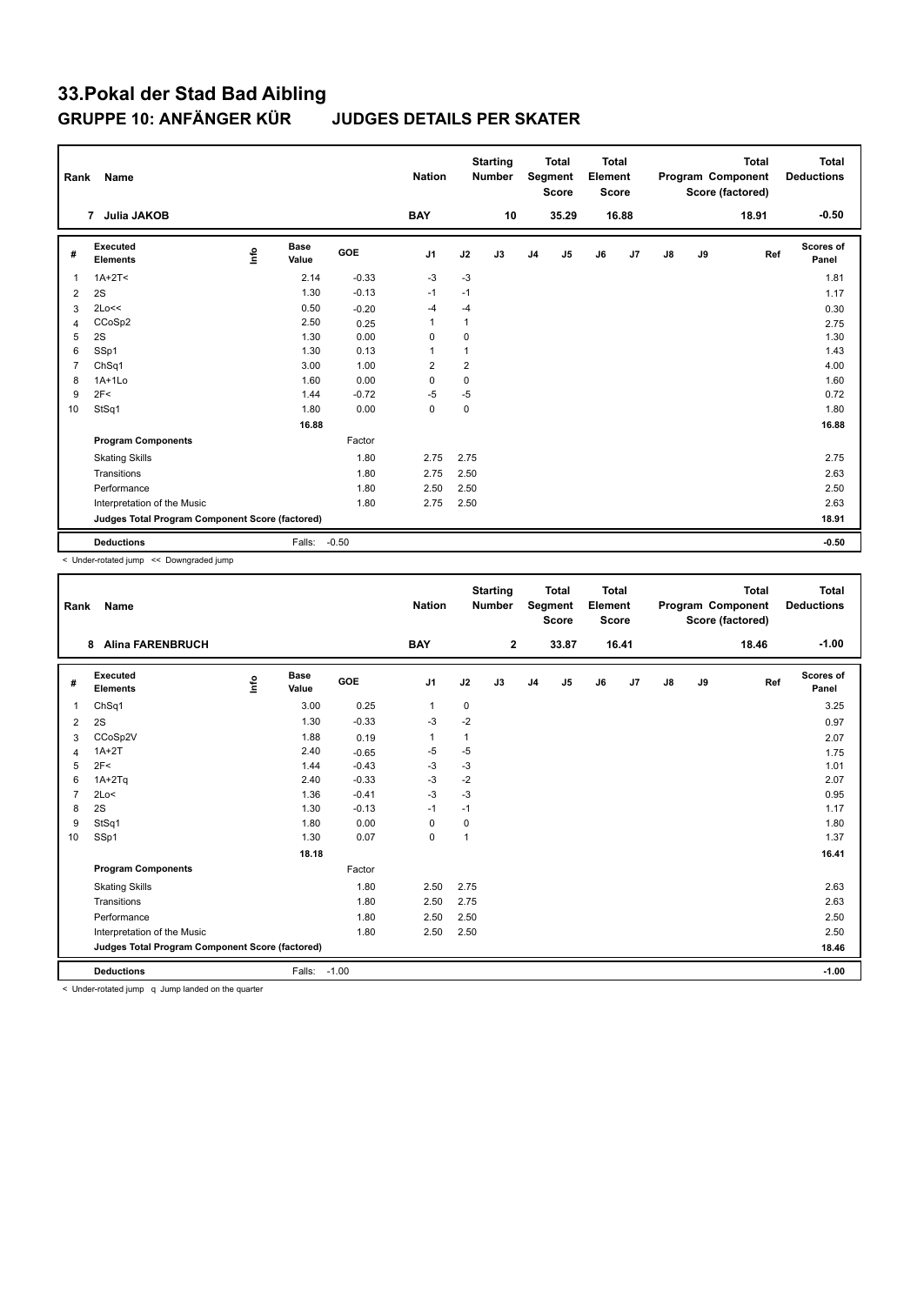| 9 Anja KLOTZ<br><b>BAY</b><br>14<br>33.44<br>14.75<br>18.69<br><b>Executed</b><br><b>Base</b><br>lnfo<br>GOE<br>J <sub>1</sub><br>J2<br>J3<br>J4<br>$\mathsf{J}5$<br>J6<br>J7<br>J8<br>J9<br>#<br><b>Elements</b><br>Value<br>ChSq1<br>3.00<br>0.50<br>$\mathbf{1}$<br>$\mathbf{1}$<br>$\mathbf{1}$<br>0<br>1.10<br>$-0.06$<br>$-1$<br>$\overline{2}$<br>1A<br>$\mathbf 0$<br>0<br>$1F+1Lo$<br>1.00<br>3<br>0.00<br>$\mathbf 0$<br>0<br>StSqB<br>1.50<br>$\overline{4}$<br>0.00<br>$-2$<br>5<br>1A<br>1.10<br>$-0.17$<br>$-1$<br>$\pmb{0}$<br>0<br>6<br>1Lz+1Lo<br>1.10<br>0.00<br>$-2$<br>0<br>$\overline{7}$<br>2.50<br>$-0.25$<br>CCoSp2<br>8<br>1F<br>0.50<br>0.03<br>$\mathbf{1}$<br>0<br>$\mathbf 0$<br>0<br>9<br>0.60<br>1Lz<br>0.00 | 0.00<br>Scores of<br>Panel<br>3.50<br>1.04<br>1.00<br>1.50<br>0.93<br>1.10<br>2.25 | Ref   |  | Element<br><b>Score</b> | <b>Total</b><br>Segment<br>Score | <b>Starting</b><br><b>Number</b> |   | <b>Nation</b> |      |      | Name              | Rank |
|---------------------------------------------------------------------------------------------------------------------------------------------------------------------------------------------------------------------------------------------------------------------------------------------------------------------------------------------------------------------------------------------------------------------------------------------------------------------------------------------------------------------------------------------------------------------------------------------------------------------------------------------------------------------------------------------------------------------------------------------|------------------------------------------------------------------------------------|-------|--|-------------------------|----------------------------------|----------------------------------|---|---------------|------|------|-------------------|------|
|                                                                                                                                                                                                                                                                                                                                                                                                                                                                                                                                                                                                                                                                                                                                             |                                                                                    |       |  |                         |                                  |                                  |   |               |      |      |                   |      |
|                                                                                                                                                                                                                                                                                                                                                                                                                                                                                                                                                                                                                                                                                                                                             |                                                                                    |       |  |                         |                                  |                                  |   |               |      |      |                   |      |
|                                                                                                                                                                                                                                                                                                                                                                                                                                                                                                                                                                                                                                                                                                                                             |                                                                                    |       |  |                         |                                  |                                  |   |               |      |      |                   |      |
|                                                                                                                                                                                                                                                                                                                                                                                                                                                                                                                                                                                                                                                                                                                                             |                                                                                    |       |  |                         |                                  |                                  |   |               |      |      |                   |      |
|                                                                                                                                                                                                                                                                                                                                                                                                                                                                                                                                                                                                                                                                                                                                             |                                                                                    |       |  |                         |                                  |                                  |   |               |      |      |                   |      |
|                                                                                                                                                                                                                                                                                                                                                                                                                                                                                                                                                                                                                                                                                                                                             |                                                                                    |       |  |                         |                                  |                                  |   |               |      |      |                   |      |
|                                                                                                                                                                                                                                                                                                                                                                                                                                                                                                                                                                                                                                                                                                                                             |                                                                                    |       |  |                         |                                  |                                  |   |               |      |      |                   |      |
|                                                                                                                                                                                                                                                                                                                                                                                                                                                                                                                                                                                                                                                                                                                                             |                                                                                    |       |  |                         |                                  |                                  |   |               |      |      |                   |      |
|                                                                                                                                                                                                                                                                                                                                                                                                                                                                                                                                                                                                                                                                                                                                             |                                                                                    |       |  |                         |                                  |                                  |   |               |      |      |                   |      |
|                                                                                                                                                                                                                                                                                                                                                                                                                                                                                                                                                                                                                                                                                                                                             | 0.53                                                                               |       |  |                         |                                  |                                  |   |               |      |      |                   |      |
|                                                                                                                                                                                                                                                                                                                                                                                                                                                                                                                                                                                                                                                                                                                                             | 0.60                                                                               |       |  |                         |                                  |                                  |   |               |      |      |                   |      |
|                                                                                                                                                                                                                                                                                                                                                                                                                                                                                                                                                                                                                                                                                                                                             | 2.30                                                                               |       |  |                         |                                  |                                  | 0 | $\mathbf 0$   | 0.00 | 2.30 | CSS <sub>p2</sub> | 10   |
| 14.70                                                                                                                                                                                                                                                                                                                                                                                                                                                                                                                                                                                                                                                                                                                                       | 14.75                                                                              |       |  |                         |                                  |                                  |   |               |      |      |                   |      |
| <b>Program Components</b><br>Factor                                                                                                                                                                                                                                                                                                                                                                                                                                                                                                                                                                                                                                                                                                         |                                                                                    |       |  |                         |                                  |                                  |   |               |      |      |                   |      |
| 1.80<br>2.75<br><b>Skating Skills</b><br>2.50                                                                                                                                                                                                                                                                                                                                                                                                                                                                                                                                                                                                                                                                                               | 2.63                                                                               |       |  |                         |                                  |                                  |   |               |      |      |                   |      |
| Transitions<br>1.80<br>2.50<br>2.50                                                                                                                                                                                                                                                                                                                                                                                                                                                                                                                                                                                                                                                                                                         | 2.50                                                                               |       |  |                         |                                  |                                  |   |               |      |      |                   |      |
| 2.50<br>2.75<br>Performance<br>1.80                                                                                                                                                                                                                                                                                                                                                                                                                                                                                                                                                                                                                                                                                                         | 2.63                                                                               |       |  |                         |                                  |                                  |   |               |      |      |                   |      |
| 1.80<br>2.75<br>2.50<br>Interpretation of the Music                                                                                                                                                                                                                                                                                                                                                                                                                                                                                                                                                                                                                                                                                         | 2.63                                                                               |       |  |                         |                                  |                                  |   |               |      |      |                   |      |
| Judges Total Program Component Score (factored)                                                                                                                                                                                                                                                                                                                                                                                                                                                                                                                                                                                                                                                                                             | 18.69                                                                              |       |  |                         |                                  |                                  |   |               |      |      |                   |      |
|                                                                                                                                                                                                                                                                                                                                                                                                                                                                                                                                                                                                                                                                                                                                             | 0.00                                                                               |       |  |                         |                                  |                                  |   |               |      |      |                   |      |
|                                                                                                                                                                                                                                                                                                                                                                                                                                                                                                                                                                                                                                                                                                                                             |                                                                                    |       |  |                         |                                  |                                  |   |               |      |      |                   |      |
| <b>Starting</b><br><b>Total</b><br><b>Total</b><br><b>Total</b><br>Segment<br>Program Component<br><b>Nation</b><br>Number<br>Element<br>Rank<br>Name<br><b>Score</b><br>Score (factored)<br>Score                                                                                                                                                                                                                                                                                                                                                                                                                                                                                                                                          | <b>Total</b><br><b>Deductions</b>                                                  |       |  |                         |                                  |                                  |   |               |      |      | <b>Deductions</b> |      |
| 15.61                                                                                                                                                                                                                                                                                                                                                                                                                                                                                                                                                                                                                                                                                                                                       |                                                                                    |       |  |                         |                                  |                                  |   |               |      |      |                   |      |
|                                                                                                                                                                                                                                                                                                                                                                                                                                                                                                                                                                                                                                                                                                                                             | $-0.50$                                                                            | 17.78 |  |                         | 32.89                            | 6                                |   | <b>BAY</b>    |      |      | 10 Maja KARLIN    |      |
| Executed<br><b>Base</b><br>GOE<br>J <sub>1</sub><br>J2<br>J3<br>J <sub>5</sub><br>J7<br>J8<br>J9<br>J4<br>J6<br>#<br>Value<br><b>Elements</b>                                                                                                                                                                                                                                                                                                                                                                                                                                                                                                                                                                                               | Scores of<br>Panel                                                                 | Ref   |  |                         |                                  |                                  |   |               |      |      |                   |      |
| ١nf٥                                                                                                                                                                                                                                                                                                                                                                                                                                                                                                                                                                                                                                                                                                                                        |                                                                                    |       |  |                         |                                  |                                  |   |               |      |      |                   |      |
| 0.00<br>0<br>$1A+1T$<br>1.50<br>0<br>$\mathbf{1}$                                                                                                                                                                                                                                                                                                                                                                                                                                                                                                                                                                                                                                                                                           | 1.50                                                                               |       |  |                         |                                  |                                  |   |               |      |      |                   |      |
| $-1$<br>0<br>1.70<br>$-0.09$<br>$\overline{2}$<br>2Lo                                                                                                                                                                                                                                                                                                                                                                                                                                                                                                                                                                                                                                                                                       | 1.61                                                                               |       |  |                         |                                  |                                  |   |               |      |      |                   |      |
| $-5$<br>$-4$<br>2Sq<br>1.30<br>$\mathbf{3}$<br>$-0.59$                                                                                                                                                                                                                                                                                                                                                                                                                                                                                                                                                                                                                                                                                      | 0.71                                                                               |       |  |                         |                                  |                                  |   |               |      |      |                   |      |
| $-2$<br>2Loq<br>1.70<br>$-2$<br>$\overline{4}$<br>$-0.34$                                                                                                                                                                                                                                                                                                                                                                                                                                                                                                                                                                                                                                                                                   | 1.36                                                                               |       |  |                         |                                  |                                  |   |               |      |      |                   |      |
| 5<br>3.00<br>0.25<br>$\mathbf{1}$<br>0<br>ChSq1                                                                                                                                                                                                                                                                                                                                                                                                                                                                                                                                                                                                                                                                                             | 3.25                                                                               |       |  |                         |                                  |                                  |   |               |      |      |                   |      |
| $\mathbf 0$<br>6<br>$-0.06$<br>$-1$<br>$1A+1T$<br>1.50<br>0<br>$-1$                                                                                                                                                                                                                                                                                                                                                                                                                                                                                                                                                                                                                                                                         | 1.44                                                                               |       |  |                         |                                  |                                  |   |               |      |      |                   |      |
| $\overline{7}$<br>CCoSp1V<br>1.50<br>$-0.08$<br>8<br>2S<br>1.30<br>0.00<br>$\mathbf 0$<br>0                                                                                                                                                                                                                                                                                                                                                                                                                                                                                                                                                                                                                                                 | 1.42<br>1.30                                                                       |       |  |                         |                                  |                                  |   |               |      |      |                   |      |
| 0<br>9<br>StSqB<br>1.50<br>0.00<br>0                                                                                                                                                                                                                                                                                                                                                                                                                                                                                                                                                                                                                                                                                                        | 1.50                                                                               |       |  |                         |                                  |                                  |   |               |      |      |                   |      |
| $-0.08$<br>$-1$<br>0<br>10<br>CSSpB<br>1.60                                                                                                                                                                                                                                                                                                                                                                                                                                                                                                                                                                                                                                                                                                 | 1.52                                                                               |       |  |                         |                                  |                                  |   |               |      |      |                   |      |
| 16.60                                                                                                                                                                                                                                                                                                                                                                                                                                                                                                                                                                                                                                                                                                                                       | 15.61                                                                              |       |  |                         |                                  |                                  |   |               |      |      |                   |      |
| <b>Program Components</b><br>Factor                                                                                                                                                                                                                                                                                                                                                                                                                                                                                                                                                                                                                                                                                                         |                                                                                    |       |  |                         |                                  |                                  |   |               |      |      |                   |      |
|                                                                                                                                                                                                                                                                                                                                                                                                                                                                                                                                                                                                                                                                                                                                             |                                                                                    |       |  |                         |                                  |                                  |   |               |      |      |                   |      |
| 1.80<br>2.50<br>2.50<br><b>Skating Skills</b>                                                                                                                                                                                                                                                                                                                                                                                                                                                                                                                                                                                                                                                                                               | 2.50                                                                               |       |  |                         |                                  |                                  |   |               |      |      |                   |      |
| Transitions<br>1.80<br>2.50<br>2.25                                                                                                                                                                                                                                                                                                                                                                                                                                                                                                                                                                                                                                                                                                         | 2.38                                                                               |       |  |                         |                                  |                                  |   |               |      |      |                   |      |
| Performance<br>1.80<br>2.50<br>2.50<br>Interpretation of the Music<br>1.80<br>2.50<br>2.50                                                                                                                                                                                                                                                                                                                                                                                                                                                                                                                                                                                                                                                  | 2.50<br>2.50                                                                       |       |  |                         |                                  |                                  |   |               |      |      |                   |      |
|                                                                                                                                                                                                                                                                                                                                                                                                                                                                                                                                                                                                                                                                                                                                             |                                                                                    |       |  |                         |                                  |                                  |   |               |      |      |                   |      |

**Deductions** Falls: -0.50 **-0.50**

q Jump landed on the quarter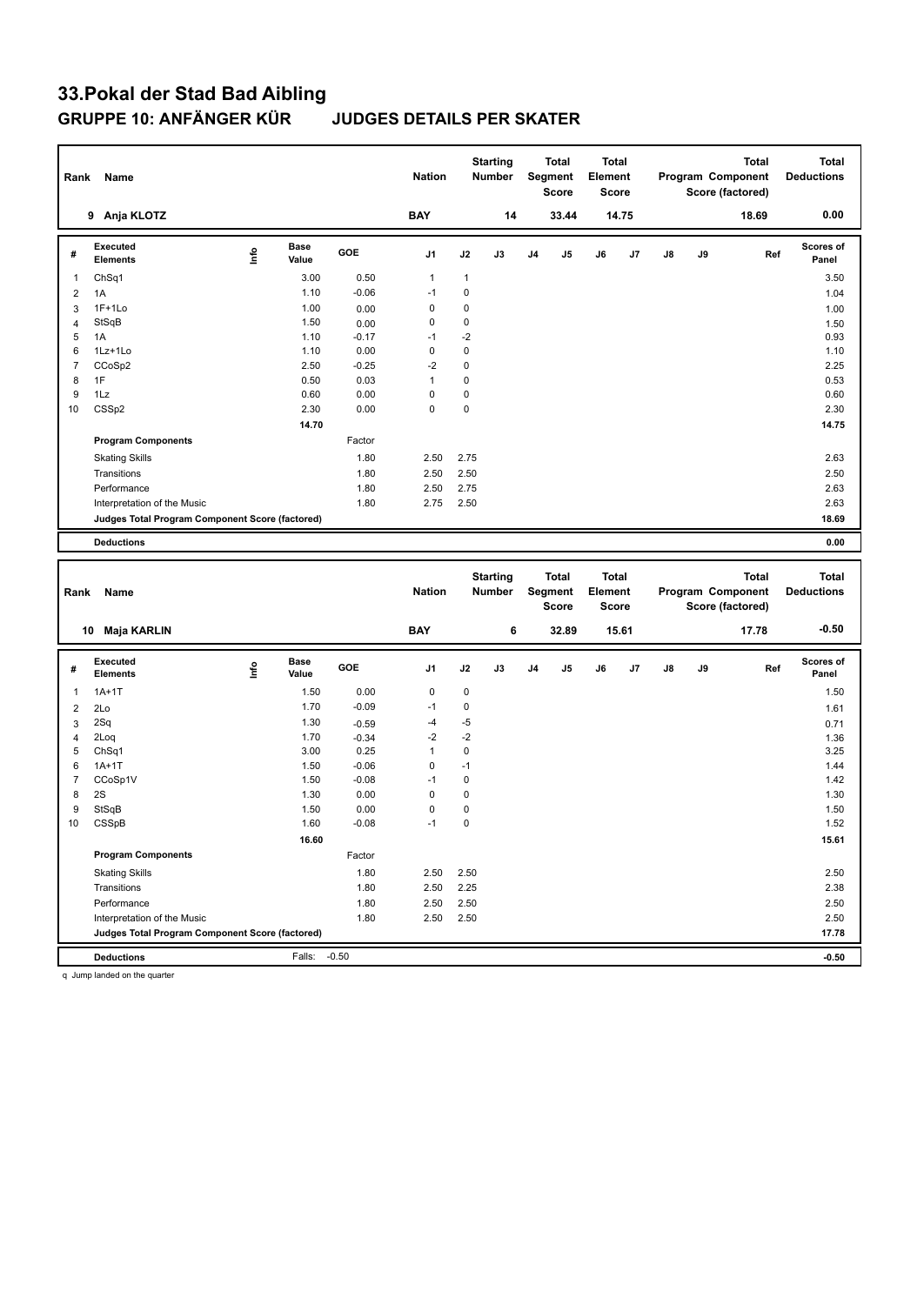| Rank           | Name                                            |      |                      |         | <b>Nation</b> |             | <b>Starting</b><br><b>Number</b> |                | <b>Total</b><br>Segment<br><b>Score</b> | <b>Total</b><br>Element<br><b>Score</b> |       |               |    | <b>Total</b><br>Program Component<br>Score (factored) | <b>Total</b><br><b>Deductions</b> |
|----------------|-------------------------------------------------|------|----------------------|---------|---------------|-------------|----------------------------------|----------------|-----------------------------------------|-----------------------------------------|-------|---------------|----|-------------------------------------------------------|-----------------------------------|
|                | <b>Kyra BANHARDT</b><br>11                      |      |                      |         | <b>BAY</b>    |             | 15                               |                | 31.68                                   |                                         | 12.82 |               |    | 19.36                                                 | $-0.50$                           |
| #              | Executed<br><b>Elements</b>                     | Info | <b>Base</b><br>Value | GOE     | J1            | J2          | J3                               | J <sub>4</sub> | J5                                      | J6                                      | J7    | $\mathsf{J}8$ | J9 | Ref                                                   | <b>Scores of</b><br>Panel         |
| 1              | 1A                                              |      | 1.10                 | 0.00    | 0             | 0           |                                  |                |                                         |                                         |       |               |    |                                                       | 1.10                              |
| 2              | $1F+1T$                                         |      | 0.90                 | 0.00    | 0             | 0           |                                  |                |                                         |                                         |       |               |    |                                                       | 0.90                              |
| 3              | 2S <                                            |      | 0.40                 | $-0.18$ | -5            | $-4$        |                                  |                |                                         |                                         |       |               |    |                                                       | 0.22                              |
| $\overline{4}$ | SSp1                                            |      | 1.30                 | 0.07    | 1             | 0           |                                  |                |                                         |                                         |       |               |    |                                                       | 1.37                              |
| 5              | ChSq1                                           |      | 3.00                 | 0.50    | 2             | 0           |                                  |                |                                         |                                         |       |               |    |                                                       | 3.50                              |
| 6              | 1A                                              |      | 1.10                 | 0.00    | 0             | $\mathbf 0$ |                                  |                |                                         |                                         |       |               |    |                                                       | 1.10                              |
| $\overline{7}$ | CCoSp1V                                         |      | 1.50                 | 0.00    | $\mathbf 0$   | 0           |                                  |                |                                         |                                         |       |               |    |                                                       | 1.50                              |
| 8              | 1Lz+1Lo                                         |      | 1.10                 | $-0.30$ | $-5$          | $-5$        |                                  |                |                                         |                                         |       |               |    |                                                       | 0.80                              |
| 9              | StSq1                                           |      | 1.80                 | 0.00    | 0             | $\mathbf 0$ |                                  |                |                                         |                                         |       |               |    |                                                       | 1.80                              |
| 10             | 1F                                              |      | 0.50                 | 0.03    | $\mathbf{1}$  | $\mathbf 0$ |                                  |                |                                         |                                         |       |               |    |                                                       | 0.53                              |
|                |                                                 |      | 12.70                |         |               |             |                                  |                |                                         |                                         |       |               |    |                                                       | 12.82                             |
|                | <b>Program Components</b>                       |      |                      | Factor  |               |             |                                  |                |                                         |                                         |       |               |    |                                                       |                                   |
|                | <b>Skating Skills</b>                           |      |                      | 1.80    | 2.75          | 3.00        |                                  |                |                                         |                                         |       |               |    |                                                       | 2.88                              |
|                | Transitions                                     |      |                      | 1.80    | 2.25          | 2.75        |                                  |                |                                         |                                         |       |               |    |                                                       | 2.50                              |
|                | Performance                                     |      |                      | 1.80    | 2.25          | 3.00        |                                  |                |                                         |                                         |       |               |    |                                                       | 2.63                              |
|                | Interpretation of the Music                     |      |                      | 1.80    | 2.50          | 3.00        |                                  |                |                                         |                                         |       |               |    |                                                       | 2.75                              |
|                | Judges Total Program Component Score (factored) |      |                      |         |               |             |                                  |                |                                         |                                         |       |               |    |                                                       | 19.36                             |
|                | <b>Deductions</b>                               |      | Falls:               | $-0.50$ |               |             |                                  |                |                                         |                                         |       |               |    |                                                       | $-0.50$                           |

<< Downgraded jump

| Rank           | <b>Name</b>                                     |      |                      |            | <b>Nation</b>  |             | <b>Starting</b><br><b>Number</b> |                | <b>Total</b><br>Segment<br><b>Score</b> | <b>Total</b><br>Element<br>Score |       |               |    | <b>Total</b><br>Program Component<br>Score (factored) | <b>Total</b><br><b>Deductions</b> |
|----------------|-------------------------------------------------|------|----------------------|------------|----------------|-------------|----------------------------------|----------------|-----------------------------------------|----------------------------------|-------|---------------|----|-------------------------------------------------------|-----------------------------------|
|                | 12 Lena SCHREIBER                               |      |                      |            | <b>BAY</b>     |             | 5                                |                | 31.58                                   |                                  | 12.67 |               |    | 18.91                                                 | 0.00                              |
| #              | <b>Executed</b><br><b>Elements</b>              | Info | <b>Base</b><br>Value | <b>GOE</b> | J <sub>1</sub> | J2          | J3                               | J <sub>4</sub> | J5                                      | J6                               | J7    | $\mathsf{J}8$ | J9 | Ref                                                   | <b>Scores of</b><br>Panel         |
| $\overline{1}$ | 2S+SEQ+1T*                                      |      | 1.04                 | $-0.52$    | -3             | $-5$        |                                  |                |                                         |                                  |       |               |    |                                                       | 0.52                              |
| 2              | 2T                                              |      | 1.30                 | $-0.39$    | $-2$           | $-4$        |                                  |                |                                         |                                  |       |               |    |                                                       | 0.91                              |
| 3              | $1A+1T$                                         |      | 1.50                 | 0.00       | $\pmb{0}$      | 0           |                                  |                |                                         |                                  |       |               |    |                                                       | 1.50                              |
| 4              | ChSq                                            |      | 0.00                 | 0.00       | ٠              | ٠           |                                  |                |                                         |                                  |       |               |    |                                                       | 0.00                              |
| 5              | 1A+1T*+REP                                      |      | 0.77                 | 0.00       | $\mathbf 0$    | 0           |                                  |                |                                         |                                  |       |               |    |                                                       | 0.77                              |
| 6              | CCoSp1                                          |      | 2.00                 | 0.00       | 0              | 0           |                                  |                |                                         |                                  |       |               |    |                                                       | 2.00                              |
| $\overline{7}$ | 2S                                              |      | 1.30                 | $-0.13$    | $-1$           | $-1$        |                                  |                |                                         |                                  |       |               |    |                                                       | 1.17                              |
| 8              | StSq3                                           |      | 3.30                 | 0.00       | 0              | $\mathbf 0$ |                                  |                |                                         |                                  |       |               |    |                                                       | 3.30                              |
| 9              | 1F                                              |      | 0.50                 | 0.00       | 0              | $\pmb{0}$   |                                  |                |                                         |                                  |       |               |    |                                                       | 0.50                              |
| 10             | CSSp1                                           |      | 1.90                 | 0.10       | $\mathbf{1}$   | $\mathbf 0$ |                                  |                |                                         |                                  |       |               |    |                                                       | 2.00                              |
|                |                                                 |      | 13.61                |            |                |             |                                  |                |                                         |                                  |       |               |    |                                                       | 12.67                             |
|                | <b>Program Components</b>                       |      |                      | Factor     |                |             |                                  |                |                                         |                                  |       |               |    |                                                       |                                   |
|                | <b>Skating Skills</b>                           |      |                      | 1.80       | 2.50           | 2.75        |                                  |                |                                         |                                  |       |               |    |                                                       | 2.63                              |
|                | Transitions                                     |      |                      | 1.80       | 2.50           | 2.50        |                                  |                |                                         |                                  |       |               |    |                                                       | 2.50                              |
|                | Performance                                     |      |                      | 1.80       | 2.75           | 2.50        |                                  |                |                                         |                                  |       |               |    |                                                       | 2.63                              |
|                | Interpretation of the Music                     |      |                      | 1.80       | 2.75           | 2.75        |                                  |                |                                         |                                  |       |               |    |                                                       | 2.75                              |
|                | Judges Total Program Component Score (factored) |      |                      |            |                |             |                                  |                |                                         |                                  |       |               |    |                                                       | 18.91                             |
|                | <b>Deductions</b>                               |      |                      |            |                |             |                                  |                |                                         |                                  |       |               |    |                                                       | 0.00                              |

\* Invalid element REP Jump repetition